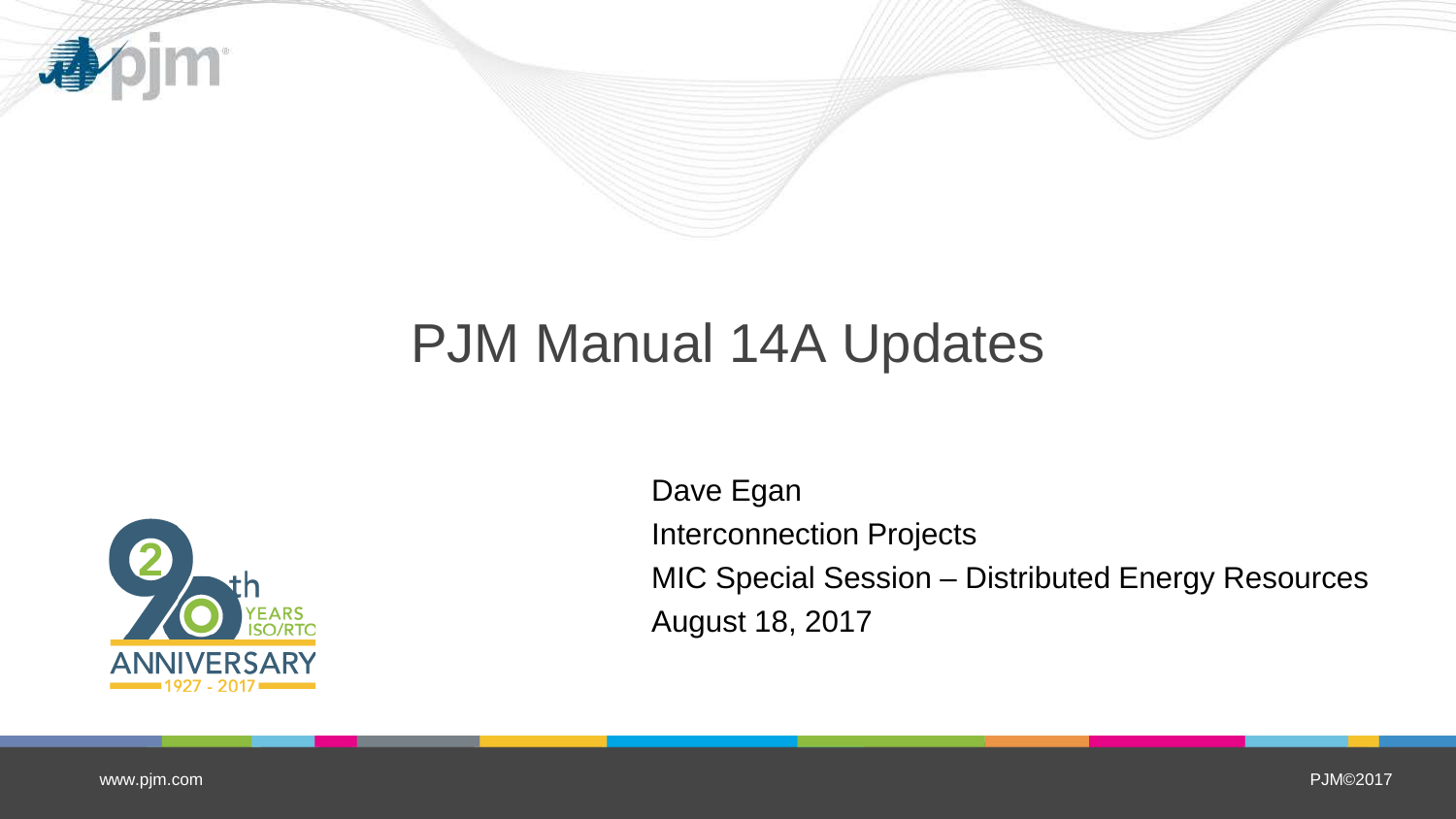

## **Reasons for Updates:**

Biennial Review:

- Clarify PJM Tariff as it relates to Interconnection Queue Process
- Explain PJM practices related to specific Tariff terms (e.g. Behind the Meter Generation, site control)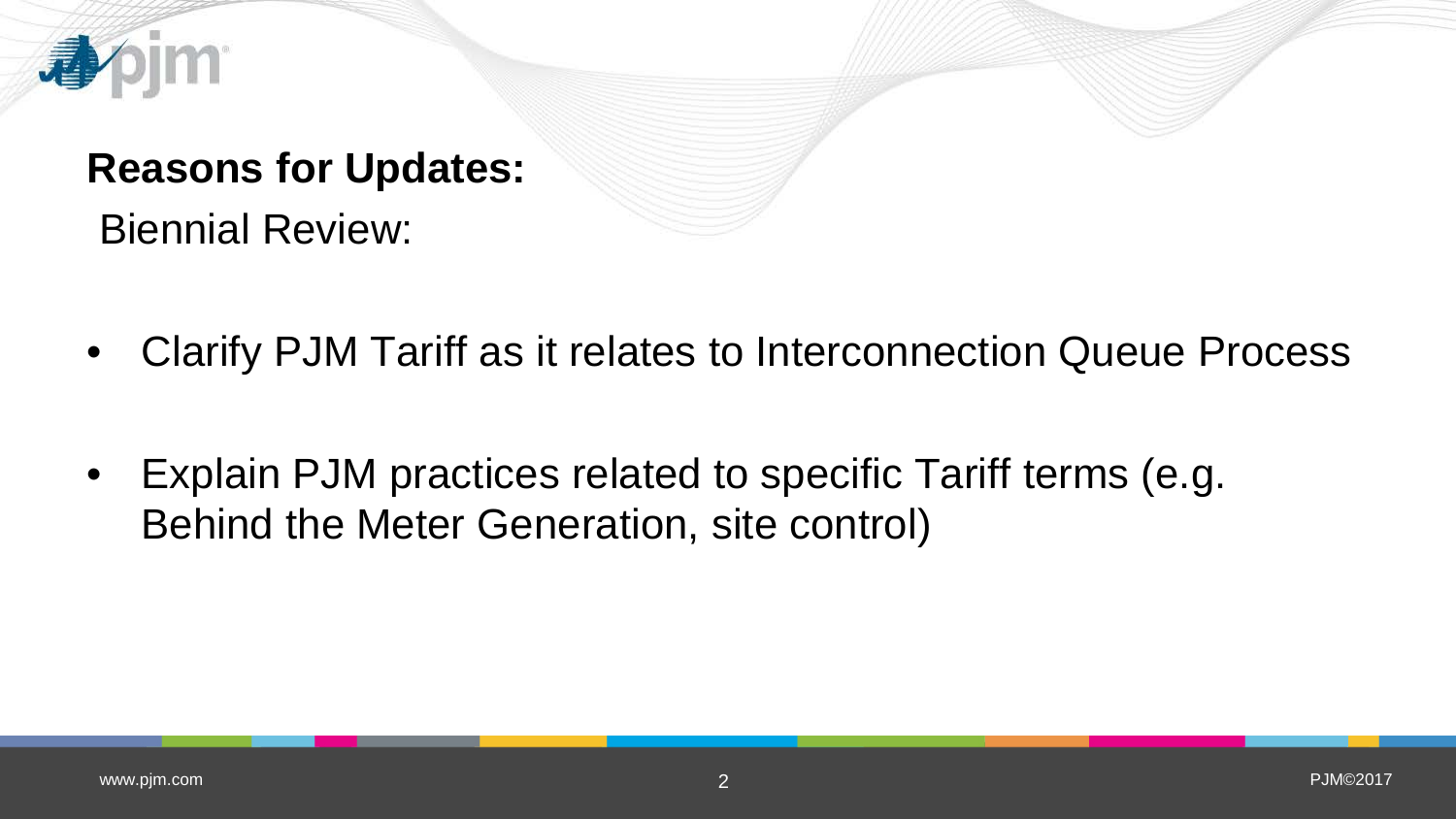

• Section 1.1 - Requirements for Generating Units

o Provides clarification of the term 'generating unit' and participation in the PJM Capacity Market

- Section 1.2 Interconnection Procedures for FERC Jurisdictional and Non- FERC Jurisdictional Facilities
	- o Provides clarification of generator requirements for participation in the wholesale market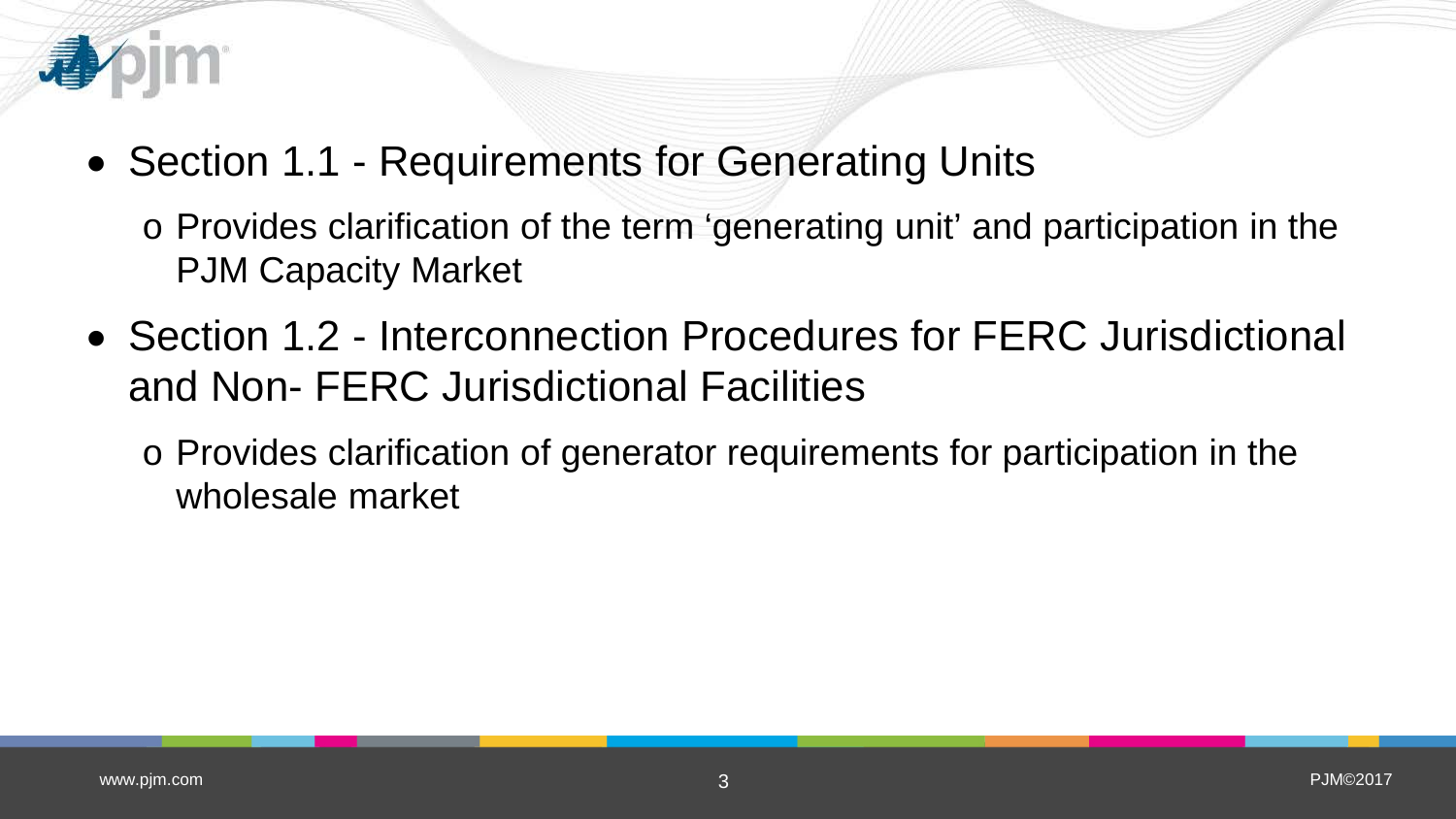

- Section 1.3 Interconnections with municipalities, co-operatives, or non-PJM member electric distribution companies (EDC)
	- o Provides clarification on how generators interconnecting with non-PJM Member utilities can participate in the Wholesale market
- Section 1.12 Consent to Assignments
	- o This is a new section that clarifies transfer of ownership processes before and after commercial operation of a Generator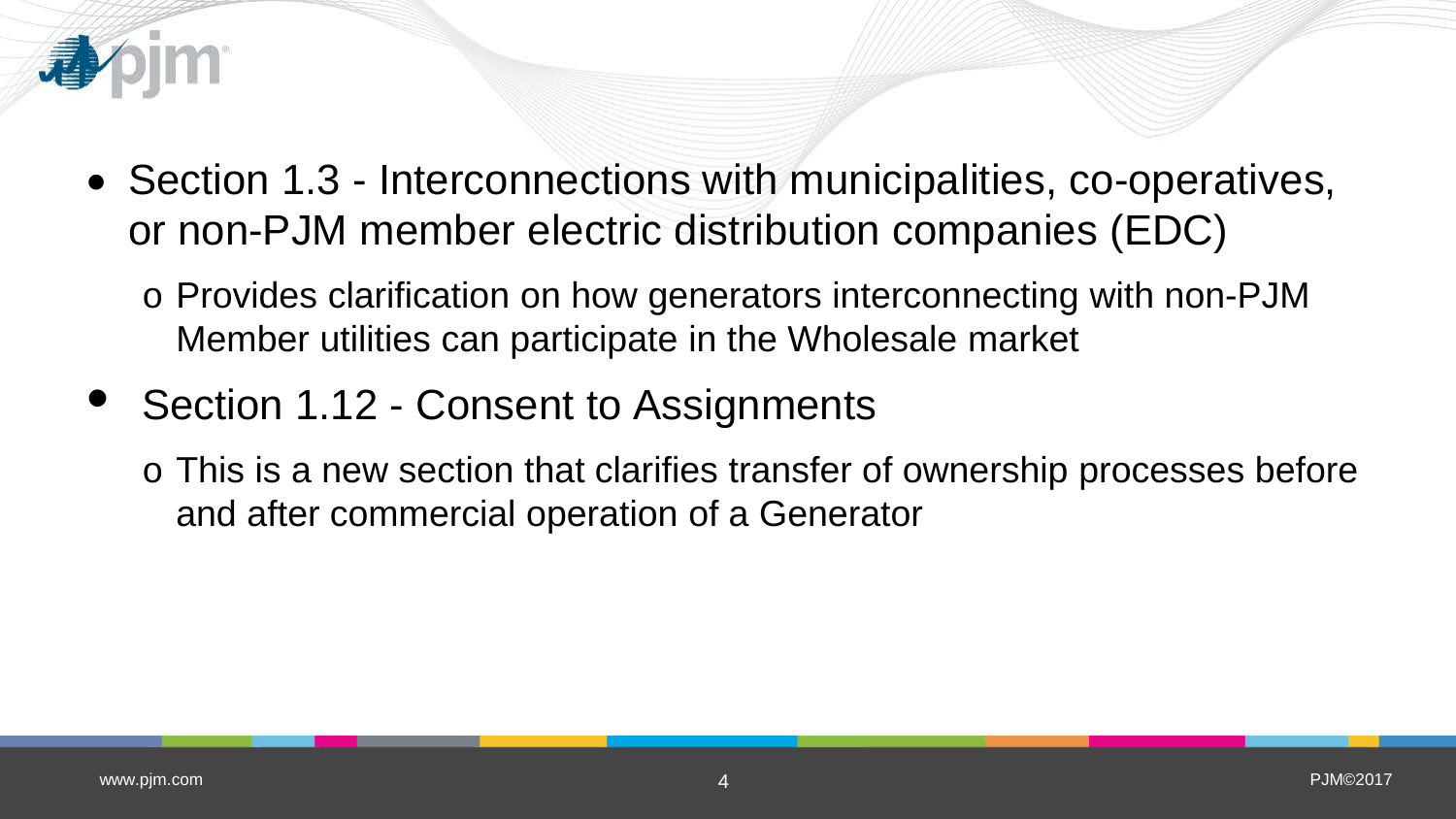

## • Section 1.20 - Non-Queue Interconnection Service Agreements

- o This is a new section which provides guidance on how existing Generators without a three-party ISA can acquire an ISA
- Section 1.21 Serving Load as a Generator
	- o Unless legally identified in a state as a Load Serving Entity, an entity is not permitted to serve another entity's load. Station service loads can be served between generators in a single portfolio.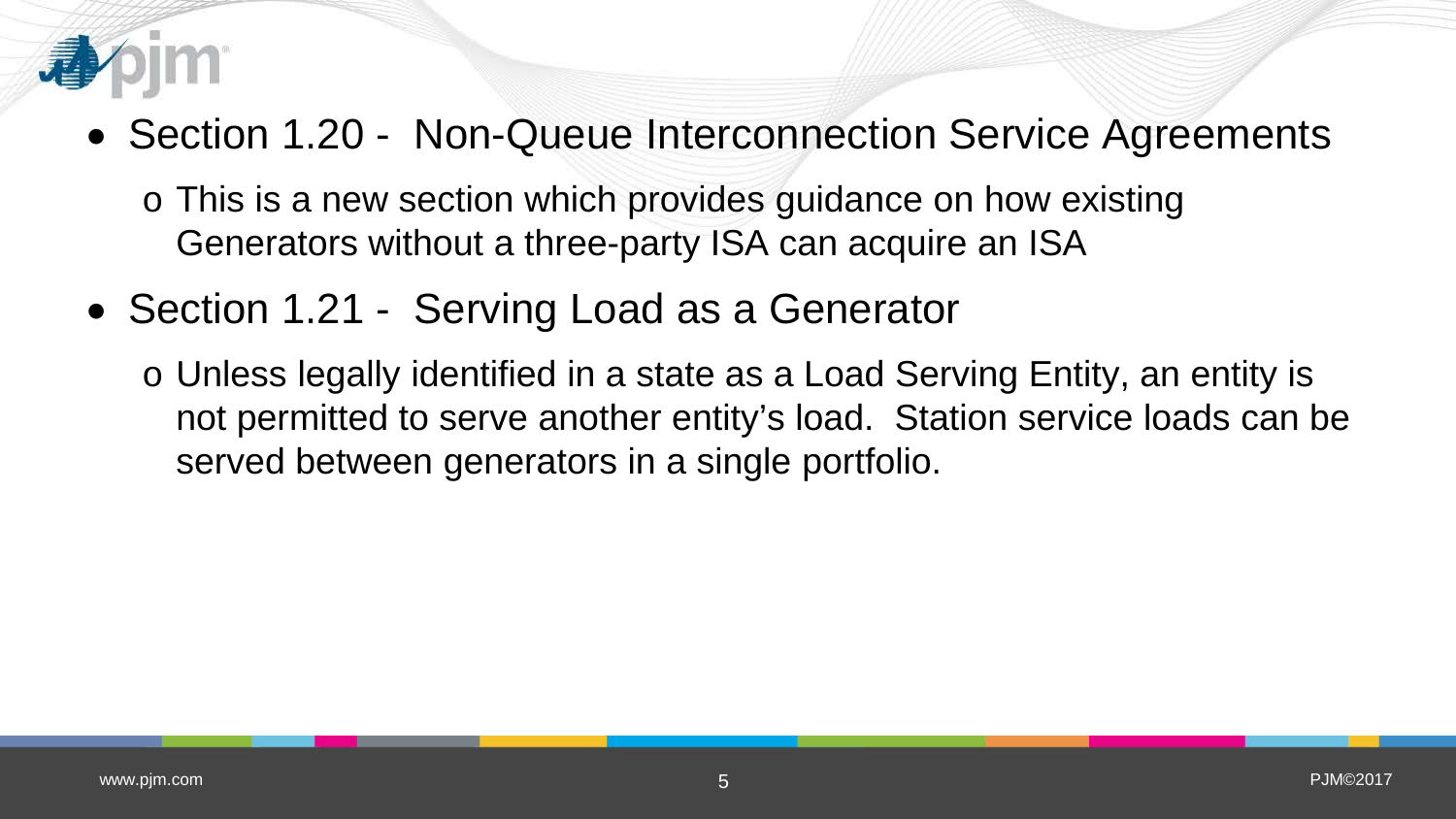

• Section 2.1.2.1 - Site Control

o Provides additional clarification on the requirements for site control

• Section 2.1.2.2 - Generation Interconnection Requests

o Multiple requests behind the same Point of Interconnection

o Fuel Change

- o Attachment Y applications
- o Attachment BB applications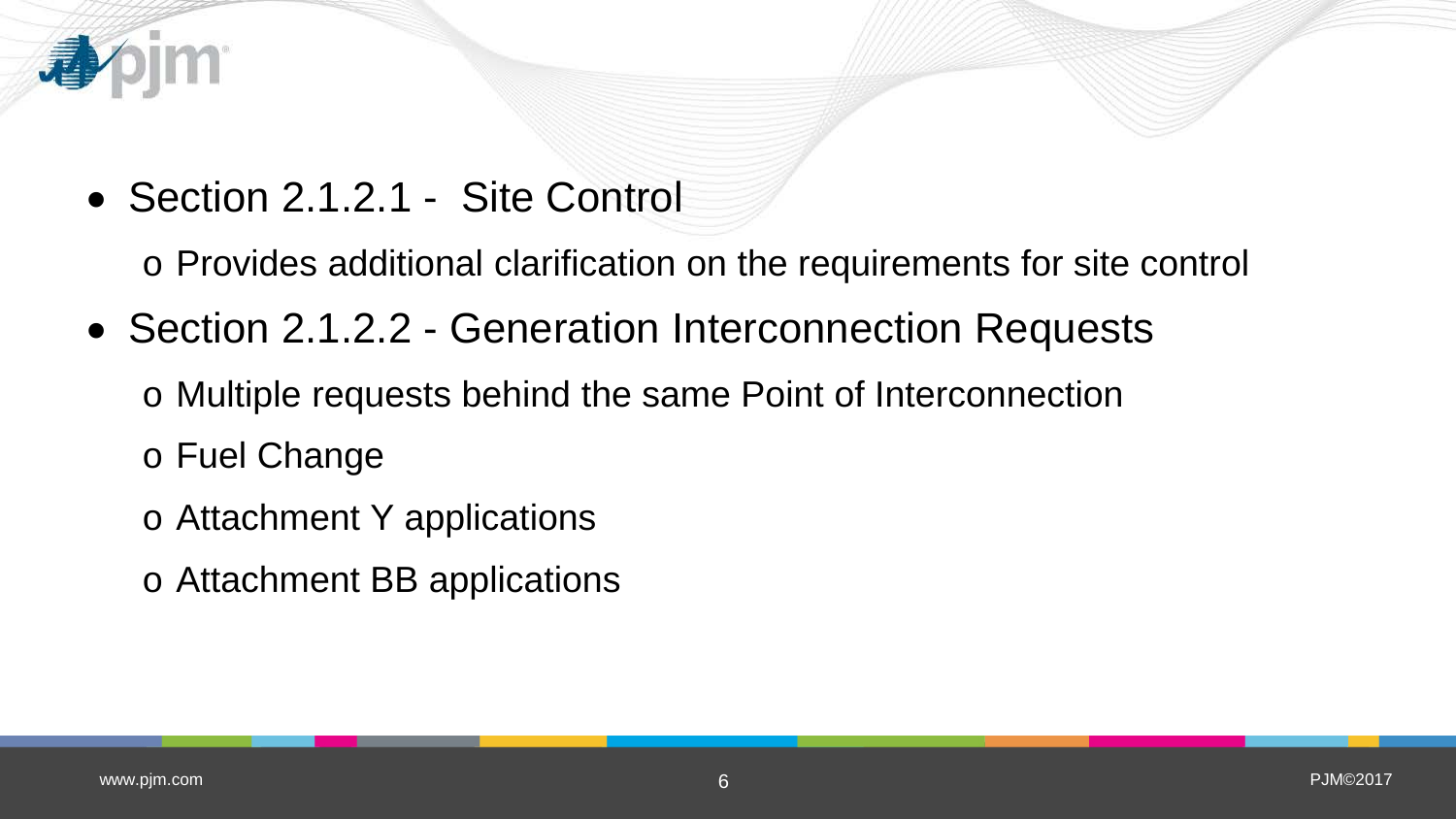

- o Requires a reasonable in-service date based on Study(ies) timeline and construction schedule
- Table 2-2-1: System Impact Study costs

o Corrected tables

**IM** 

看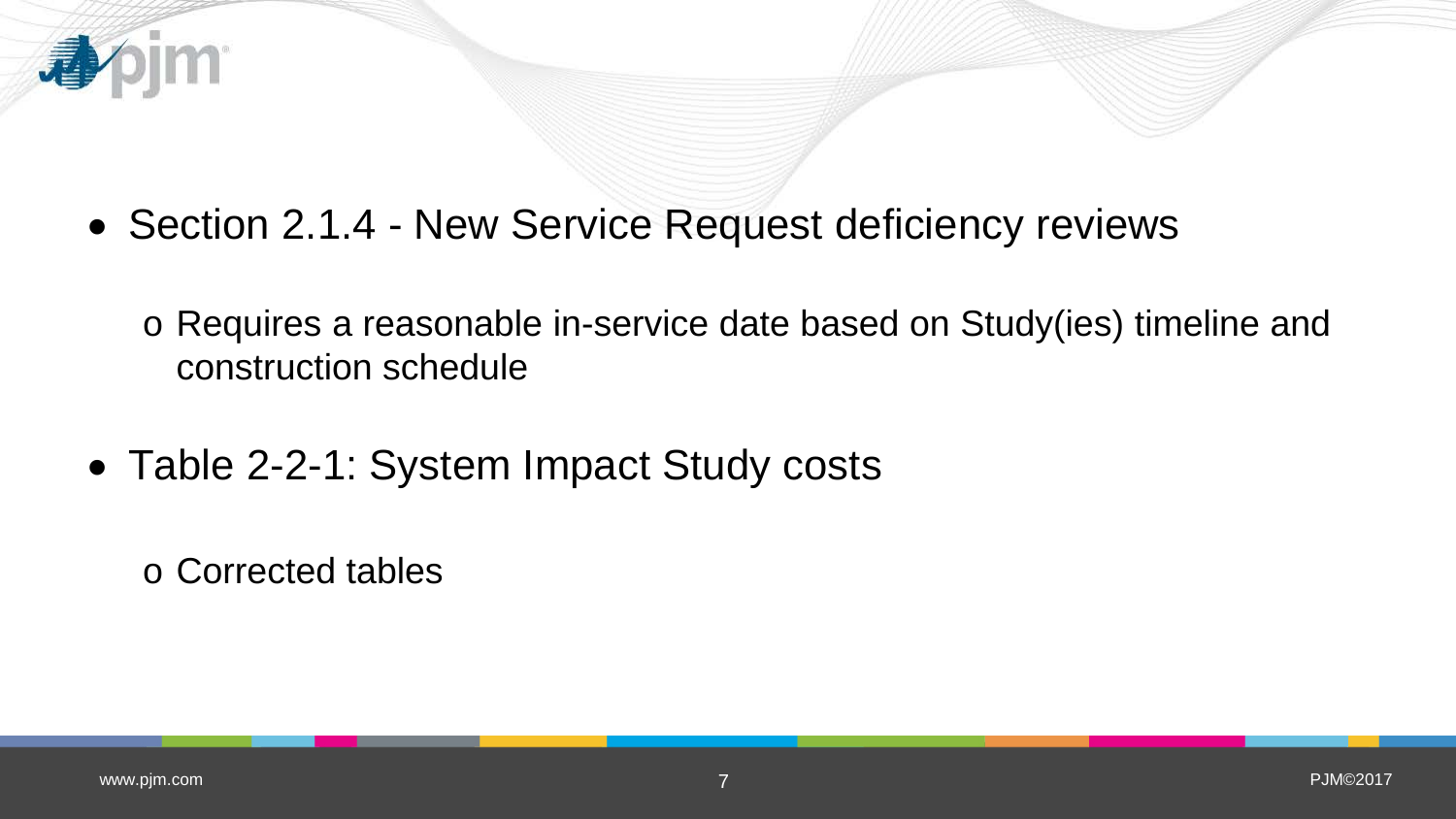

• Section 2.3.1 - Queue Priority and final agreement issuance

o Added a discussion regarding the sequence of agreement issuance depending on the order of queue entry for New Service Customers with allocations to shared network upgrades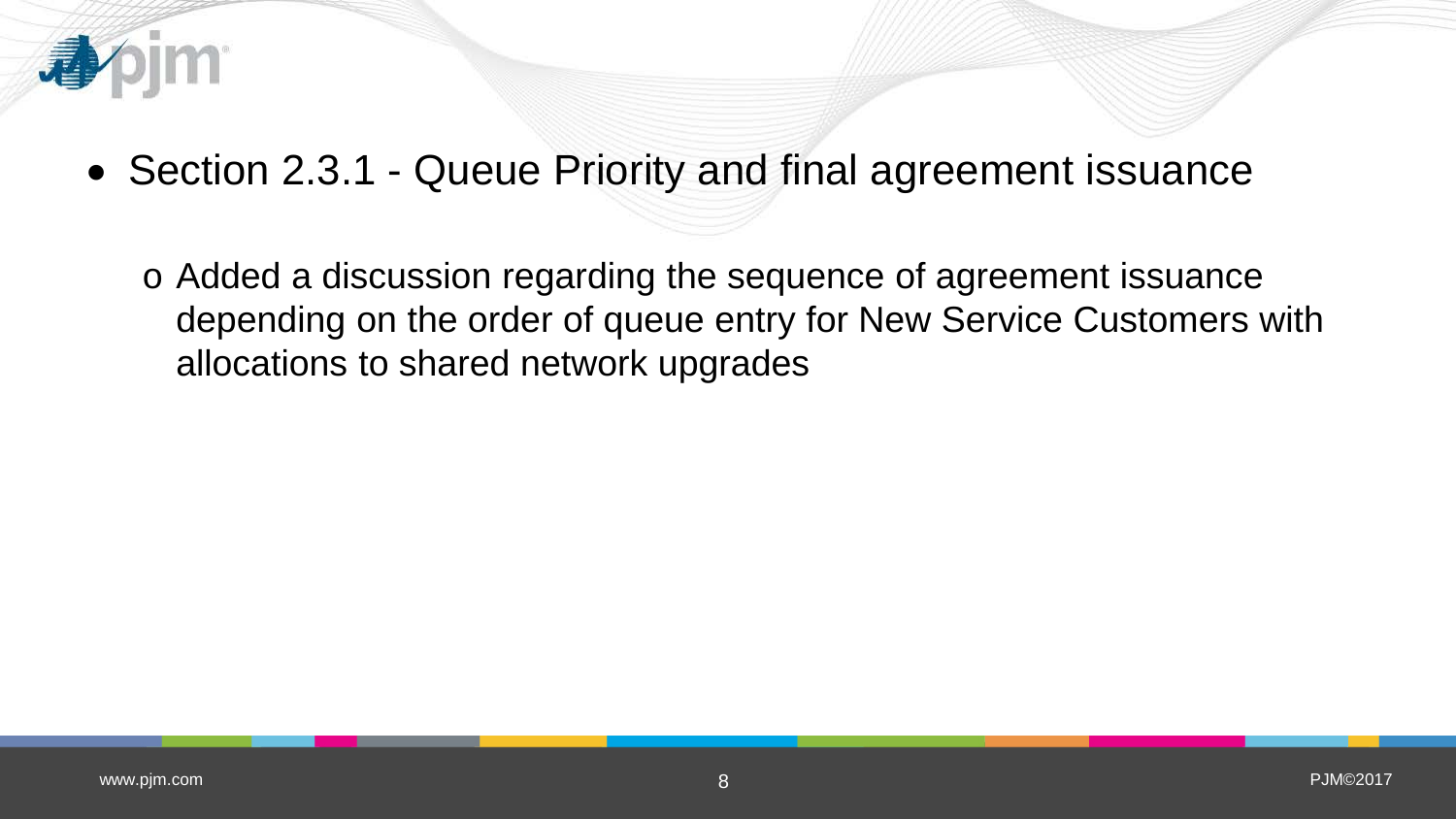

• Section 2.4 - Types of Network and Local Upgrades

o Provides clarification for the various types of Network Upgrades referred to in both the study reports and agreements

• Section 2.5 - Transfer of Capacity Interconnection Rights

o Describes the process for transferring existing CIRs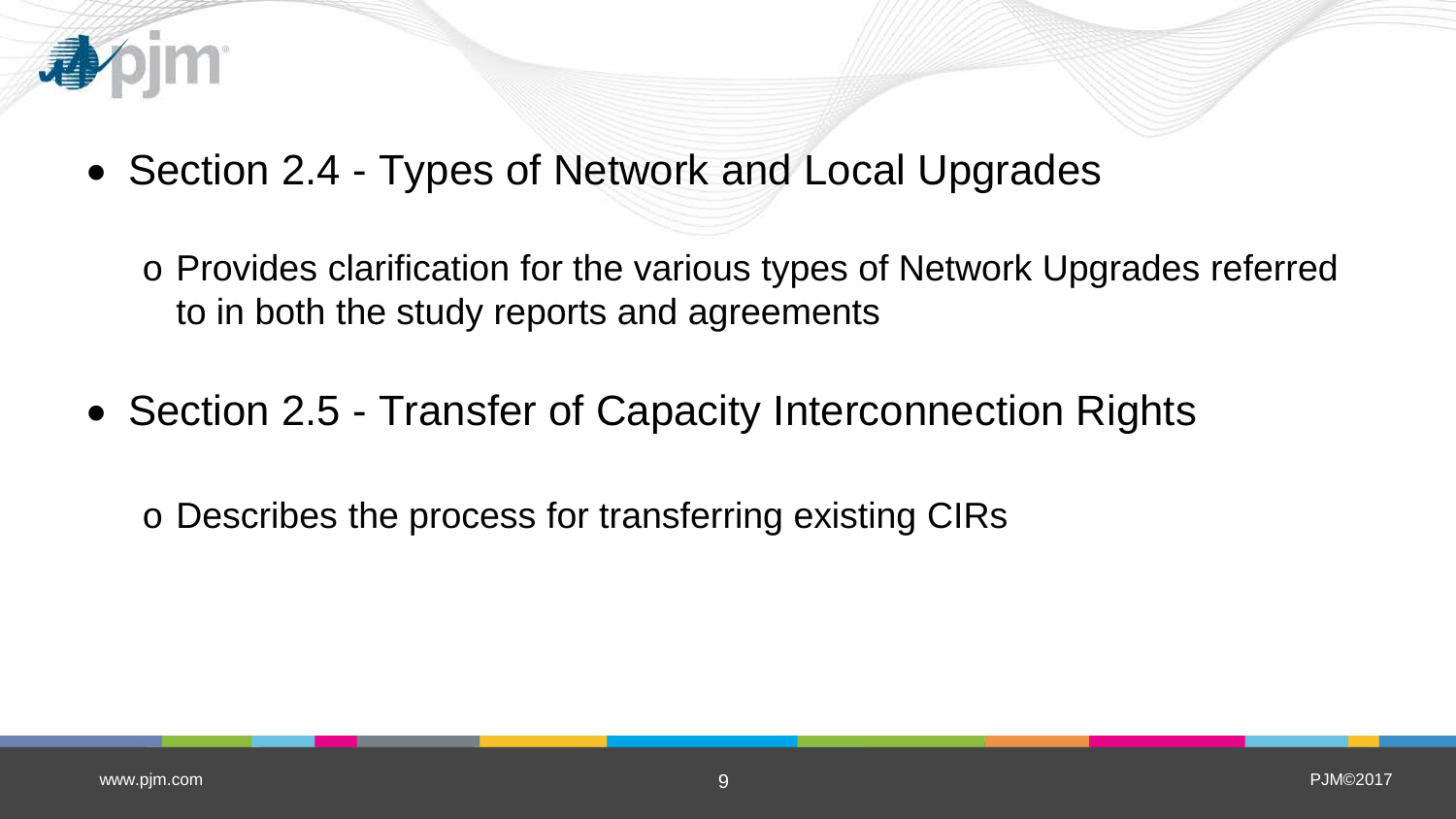

• Section 2.6 - Work Papers

o This section defines Work Papers and how they are used for modelling New Services Requests

• Section 3.1.4 - Expedited and/or Combined Study Analysis

o This section provides clarification for the combined Feasibility and System Impact study process and how it applies to small Generators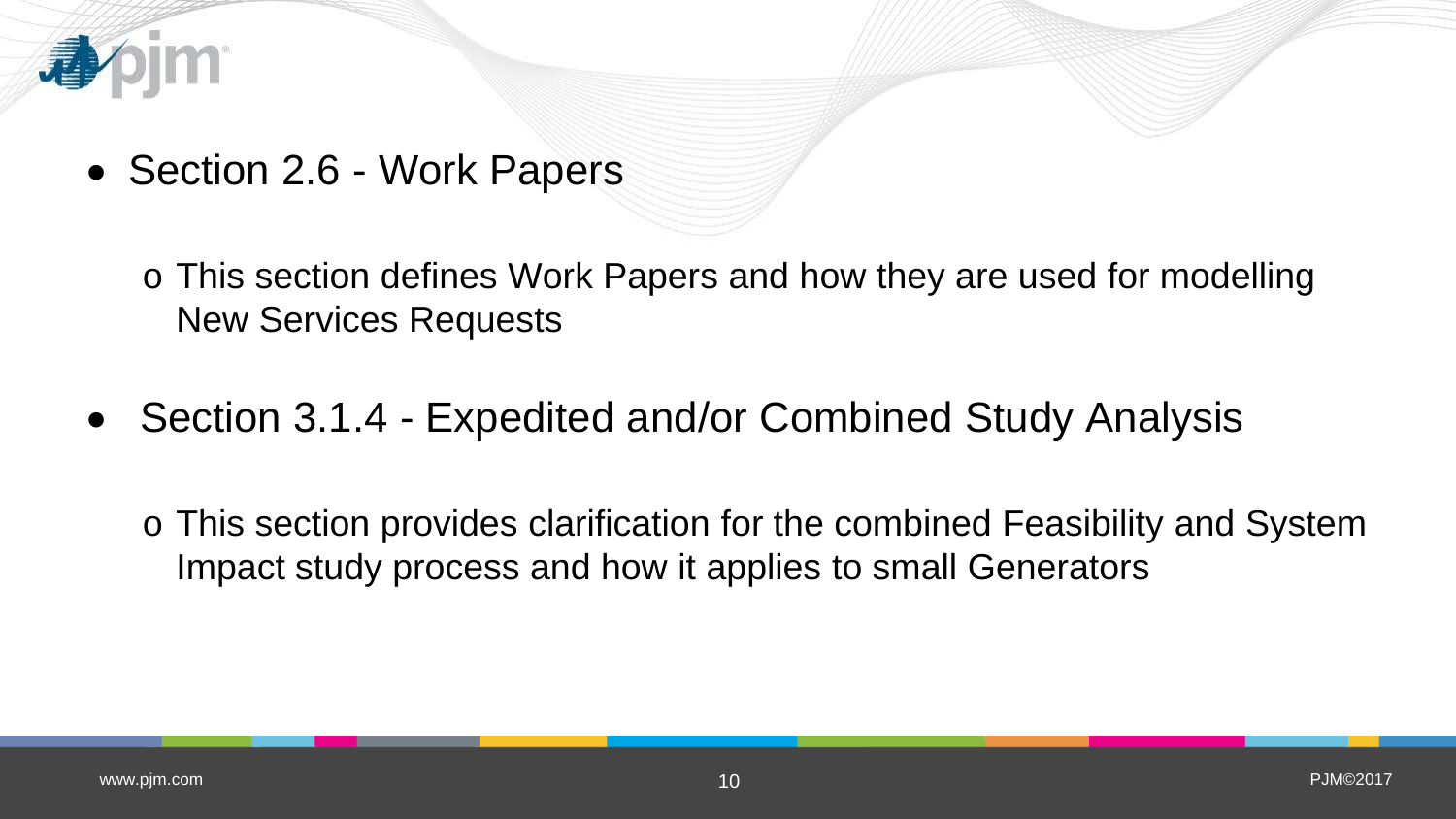

• Section 4.1.2 - Interim ISA vs. ISA with Interim Rights

o This section describes the difference between advancing construction with an Interim ISA, and advancing the in-service date of a Generator coming into service ahead of the base case study year.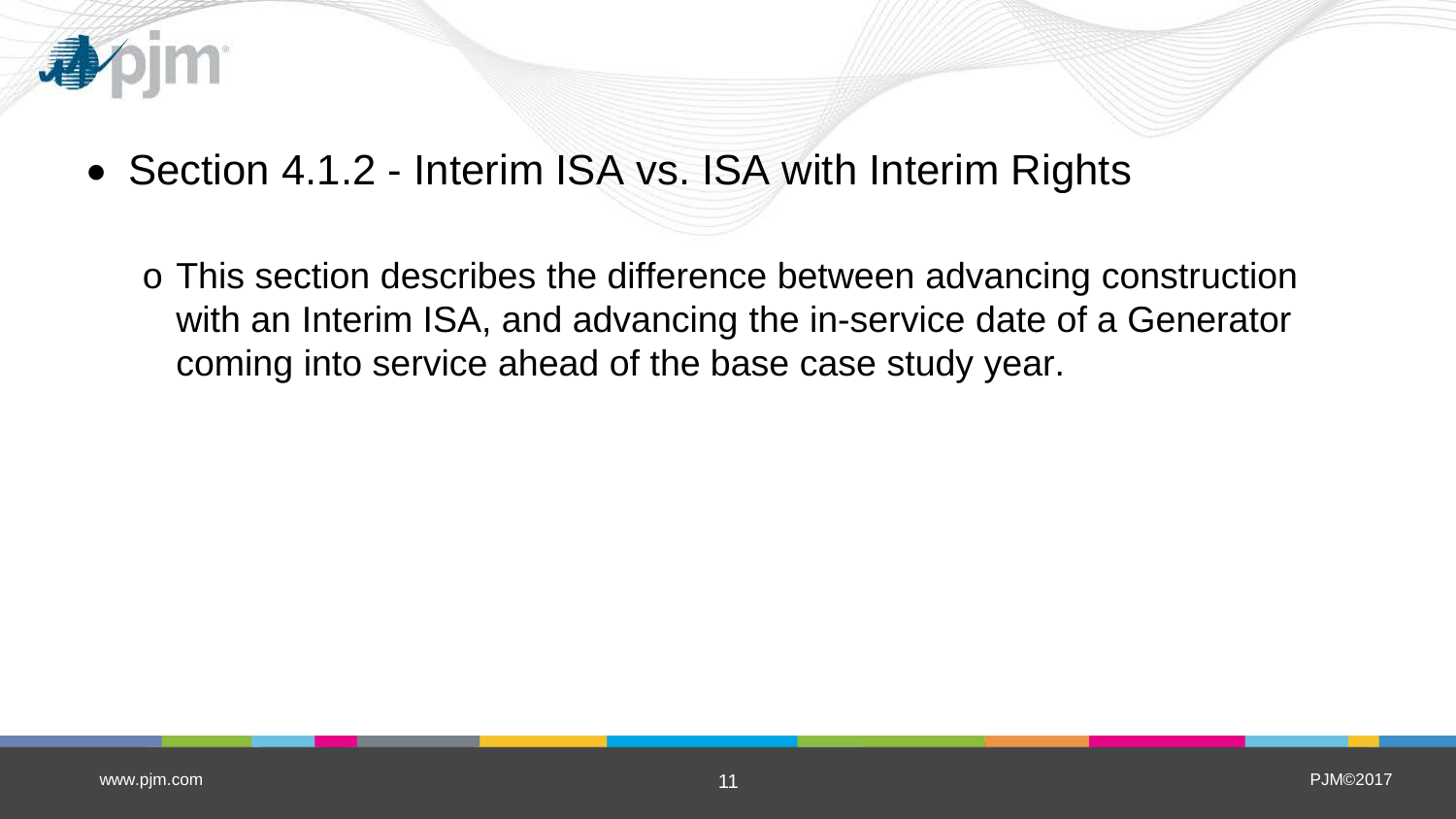

- Section 4.1.3 Security Requirements
	- o Provides clarification on the Security requirements for an ISA, WMPA, or UCSA, the reasons why PJM needs to collect Security, and how it is calculated
- Section 4.1.4 Agreement Milestones

o Provide clarification on the required Agreement Milestones and their intended purpose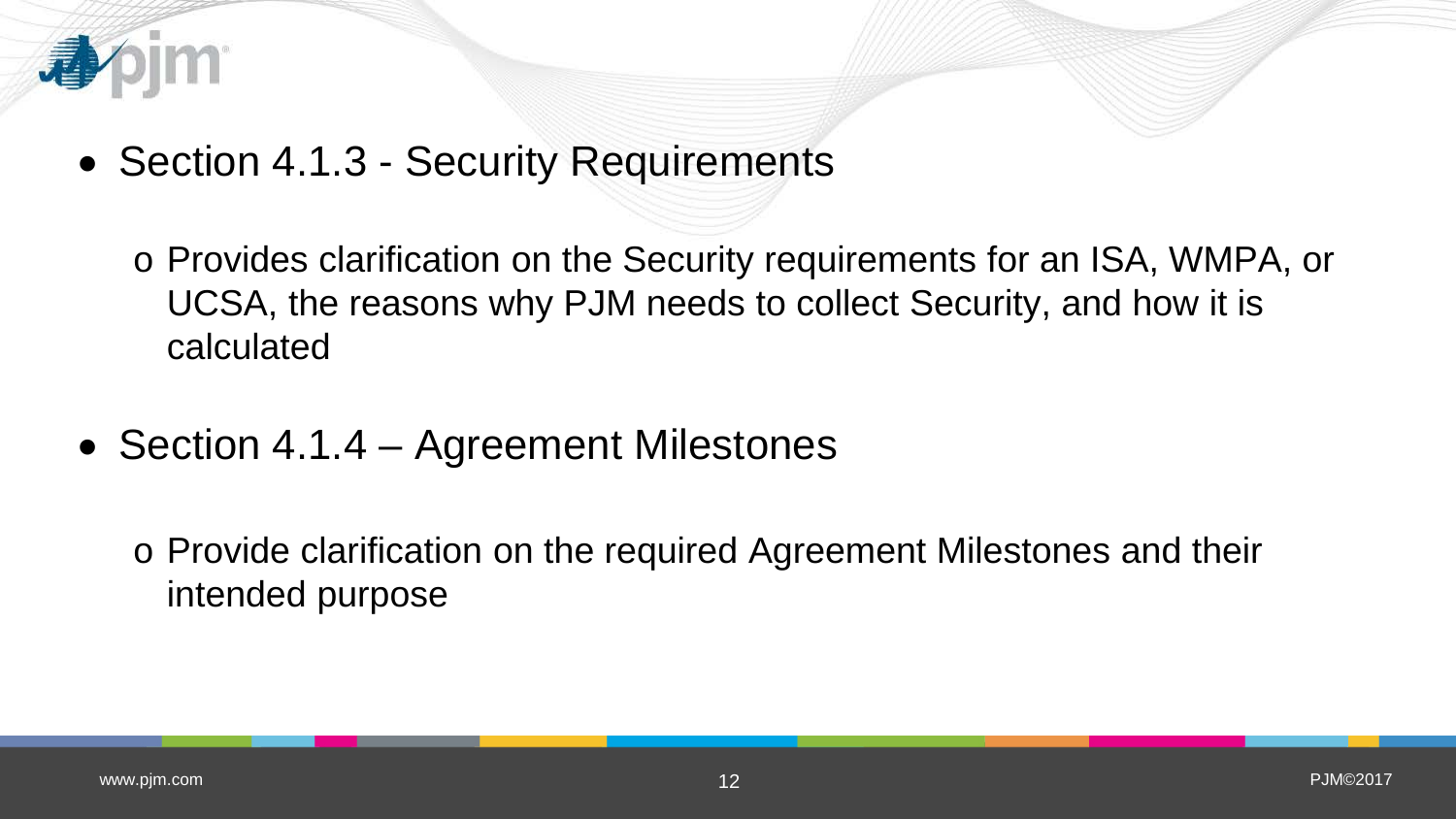

• Section 4.2.1 - Option to Build

o Provides clarification on an Interconnection Customer's right to "Option to Build" including conditions and requirements

• Section 4.3 - Wholesale Market Participation Agreement (WMPA)

o Provides a definition for and describes applicability of a WMPA